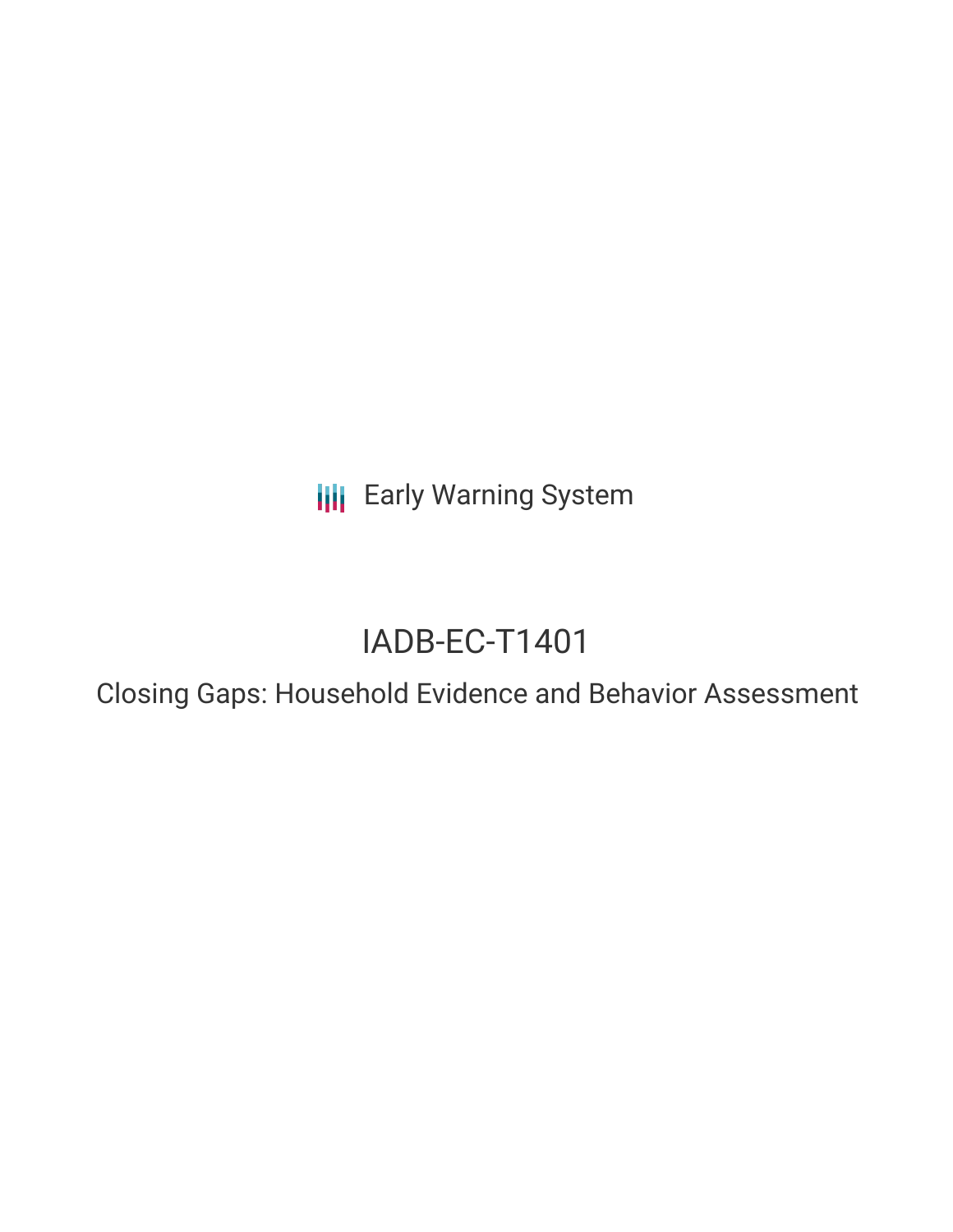

#### **Quick Facts**

| <b>Countries</b>               | Ecuador                                |
|--------------------------------|----------------------------------------|
| <b>Financial Institutions</b>  | Inter-American Development Bank (IADB) |
| <b>Status</b>                  | Active                                 |
| <b>Bank Risk Rating</b>        | U                                      |
| <b>Voting Date</b>             | 2018-11-28                             |
| <b>Borrower</b>                | Government of Ecuador                  |
| <b>Sectors</b>                 | <b>Education and Health</b>            |
| <b>Investment Type(s)</b>      | Grant                                  |
| <b>Investment Amount (USD)</b> | $$0.84$ million                        |
| <b>Project Cost (USD)</b>      | $$0.28$ million                        |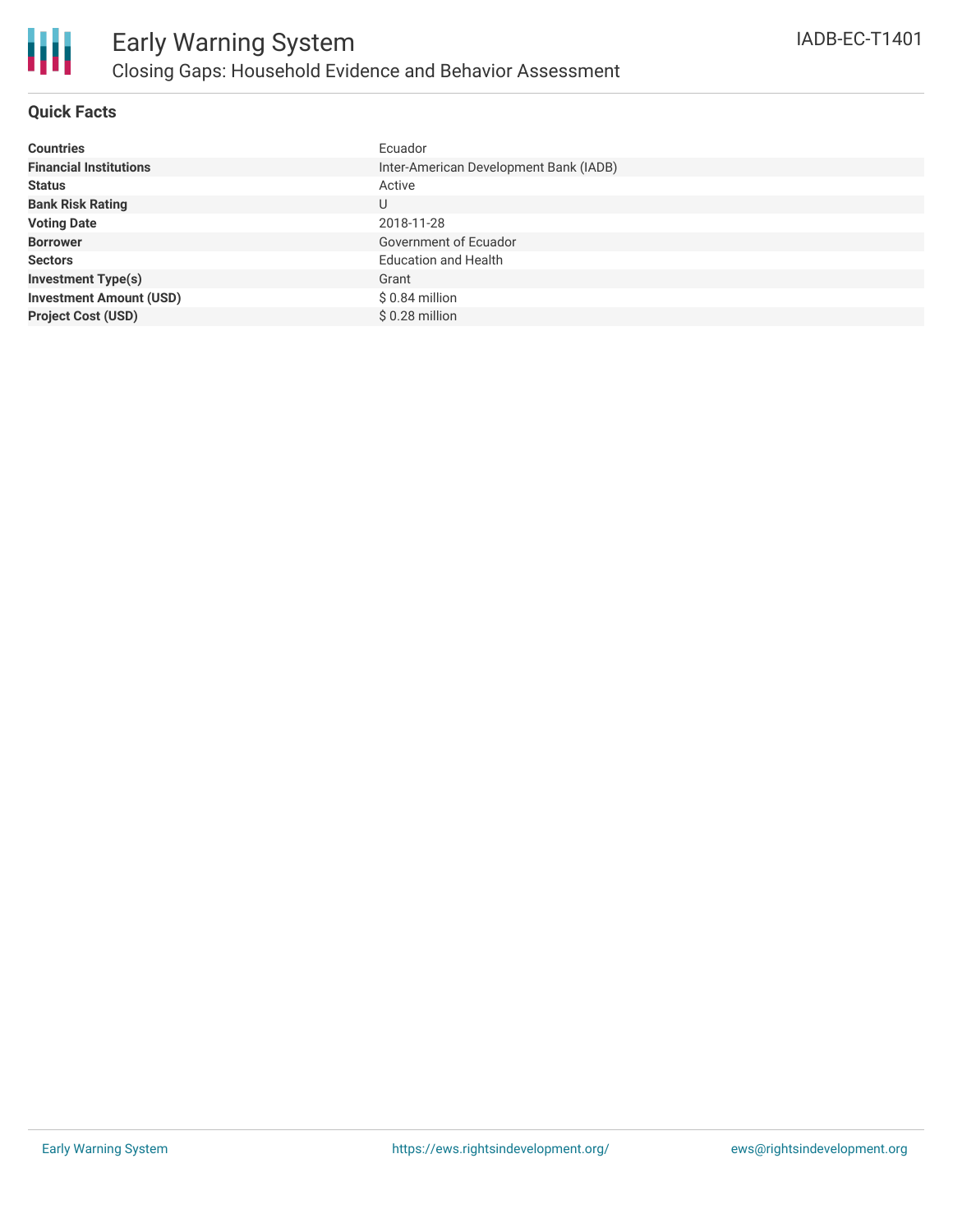

#### **Project Description**

The objective of this Technical Cooperation is to collect data about the environments to which students are exposed to, including household composition, socioeconomic status, and other relevant variables that might affect student development. Furthermore, this Technical Cooperation will also gather information regarding student's behavior from the students' households through the use of various instruments such as the Strengths and Difficulties Questionnaire (SDQ) which can capture the psychosocial perspective of children and young people, their parents and teachers.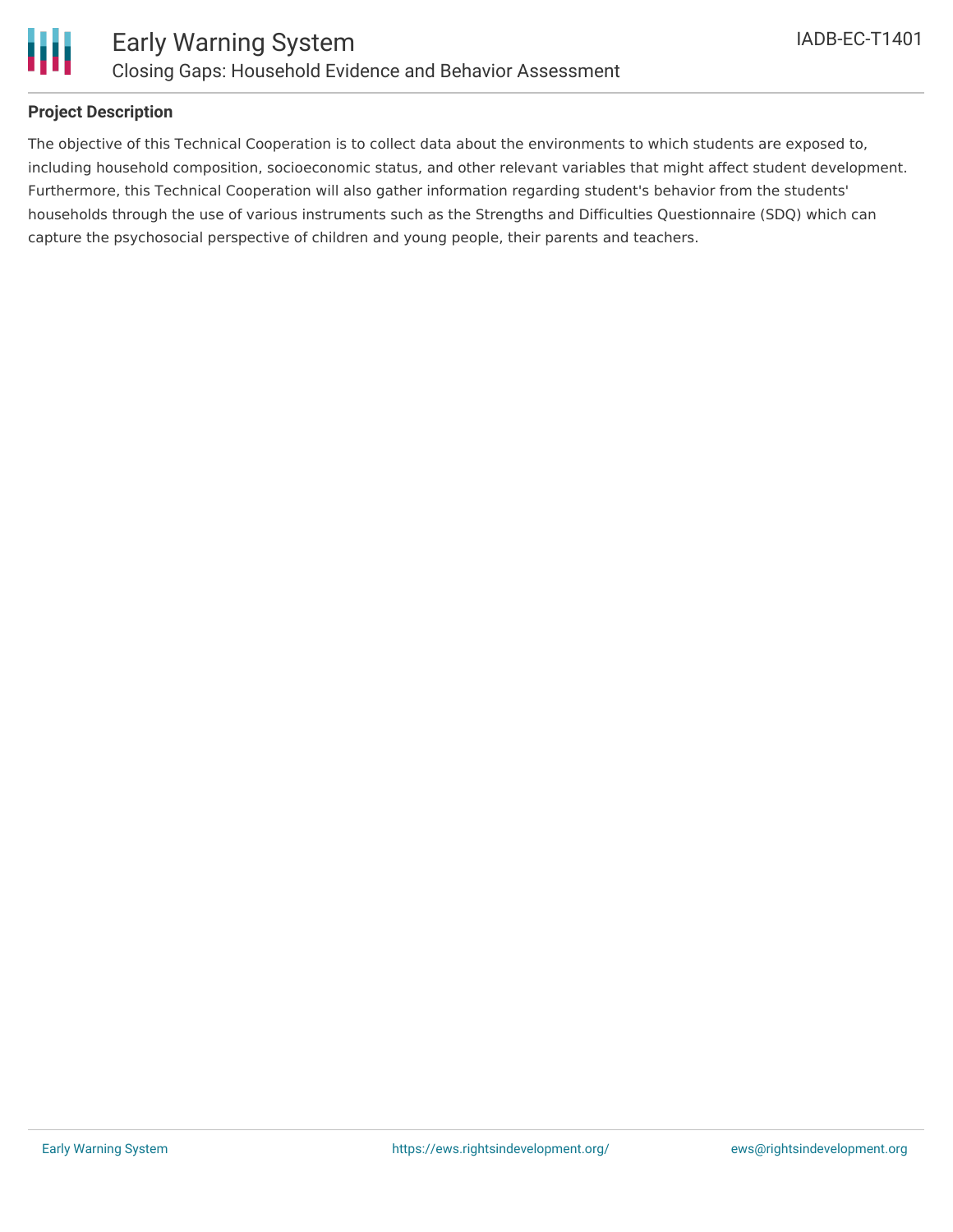

### Early Warning System Closing Gaps: Household Evidence and Behavior Assessment

#### **Investment Description**

• Inter-American Development Bank (IADB)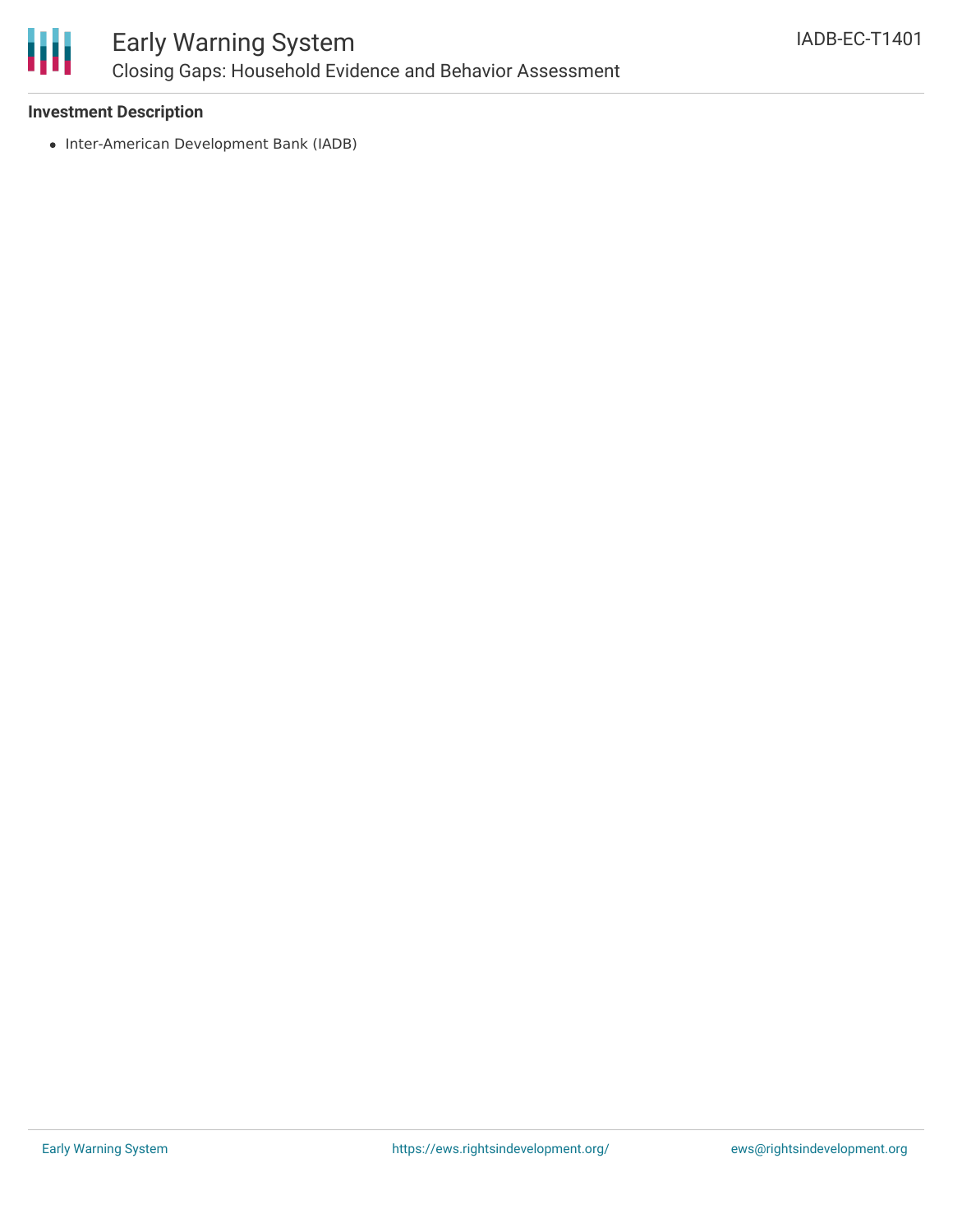#### **Contact Information**

#### ACCOUNTABILITY MECHANISM OF IADB

The Independent Consultation and Investigation Mechanism (MICI) is the independent complaint mechanism and fact-finding body for people who have been or are likely to be adversely affected by an Inter-American Development Bank (IDB) or Inter-American Investment Corporation (IIC)-funded project. If you submit a complaint to MICI, they may assist you in addressing the problems you raised through a dispute-resolution process with those implementing the project and/or through an investigation to assess whether the IDB or IIC is following its own policies for preventing or mitigating harm to people or the environment. You can submit a complaint by sending an email to MICI@iadb.org. You can learn more about the MICI and how to file a complaint at http://www.iadb.org/en/mici/mici,1752.html (in English) or http://www.iadb.org/es/mici/mici,1752.html (Spanish).